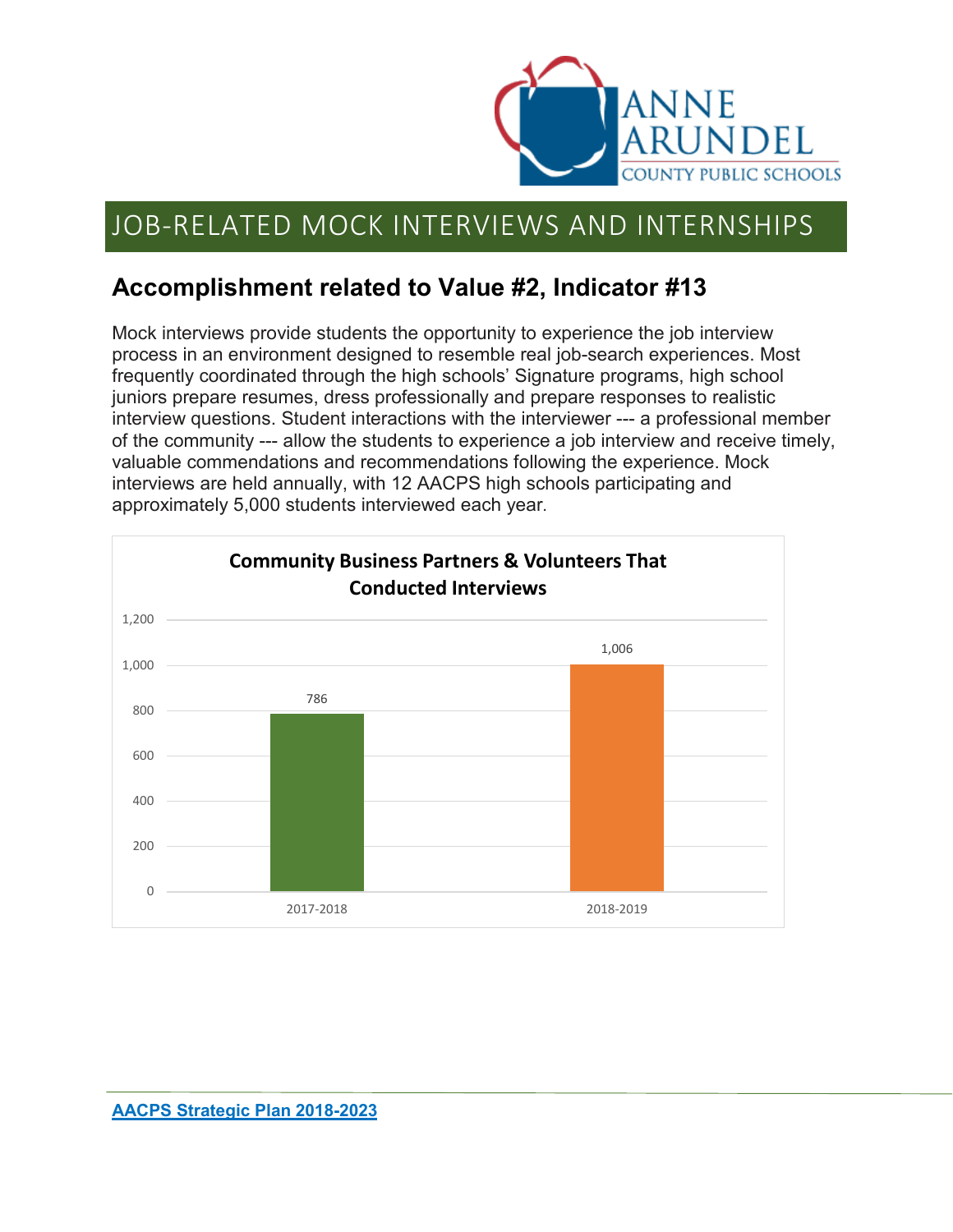

### JOB-RELATED MOCK INTERVIEWS AND INTERNSHIPS

The professional career experience internship is a one semester course designed for qualified students who want to explore a career. Students will spend at least 135 hours in a vetted internship experience outside their school in a communitybased organization or business. Interested students are required to submit an application, including a cover letter and letter of recommendation from a teacher or other adult with whom they have worked.

| Program                               | # of Students<br>2017-2018 | # of<br><b>Students</b><br>2018-2019 |
|---------------------------------------|----------------------------|--------------------------------------|
| <b>BMAH</b>                           | 48                         | 56                                   |
| Career and Technology Education       | 377                        | 385                                  |
| Performing and Visual Arts            | 68                         | 69                                   |
| <b>Professional Career Experience</b> | 275                        | 304                                  |
| <b>Signature Programs</b>             | 142                        | 153                                  |
| <b>STEM</b>                           | 158                        | 198                                  |
| <b>Total</b>                          | 1,068                      | 1,165                                |

### **Career Professional Internships by Program**